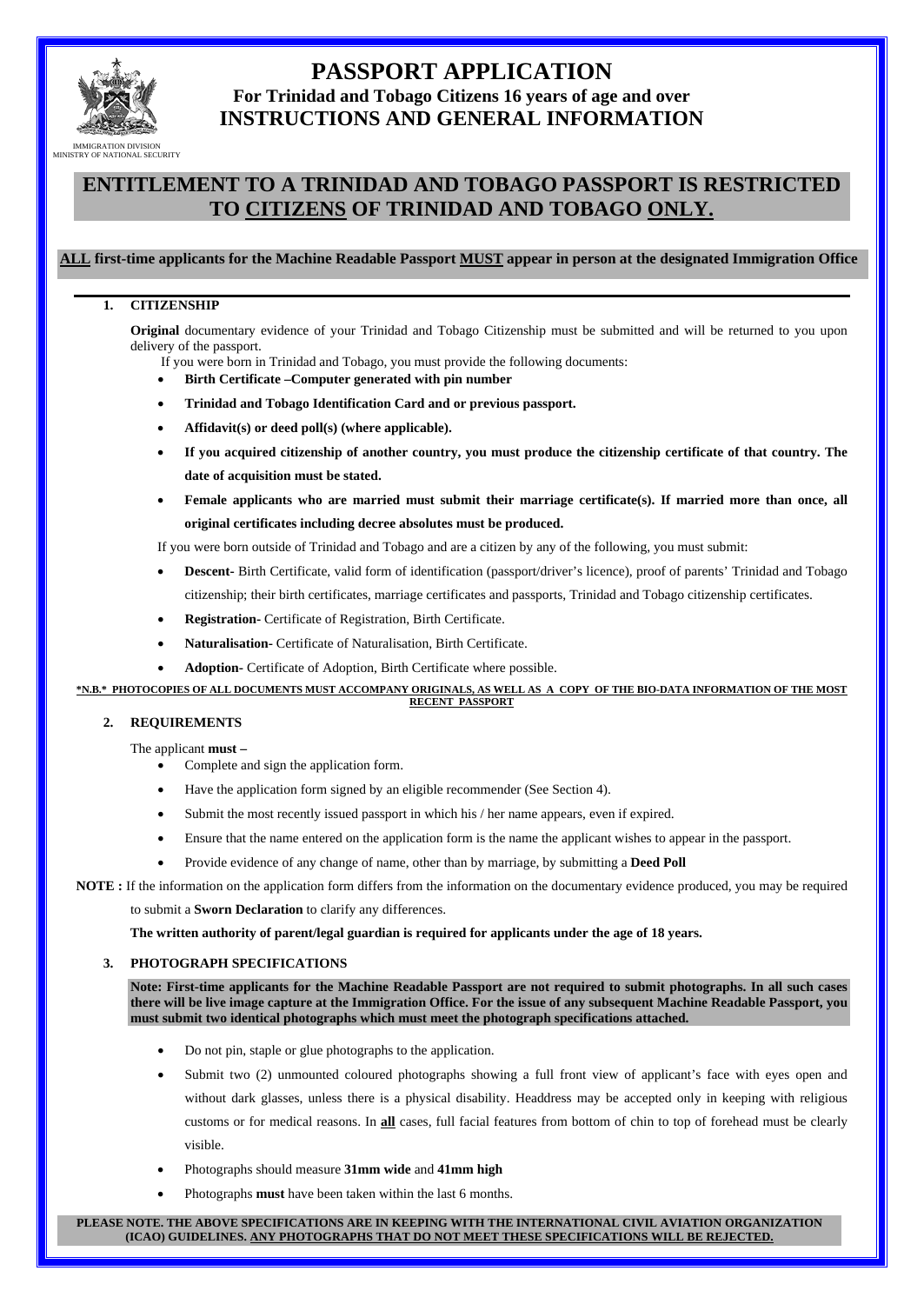#### **4. DECLARATION OF THE RECOMMENDER**

- The Recommender who countersigns the application must have known you personally for at least three (3) years and know you well enough to be confident that the statements you have made in the application are true.
- **The Recommender must not be an immediate relative of the applicant.**
- The Recommender **must** be a citizen of Trinidad and Tobago and be included in one of the following categories:

|   | Minister of Religion registered under law to perform marriages.        |                         | (»)   |
|---|------------------------------------------------------------------------|-------------------------|-------|
|   | <b>Managing Director, Director and Manager of Banks and Companies.</b> |                         | $(*)$ |
| ⋗ | <b>Professionals (University Graduates).</b>                           | (State qualifications.) |       |
|   | Member of Parliament, Mayor, Borough or County Councillor.             |                         | $(*)$ |
|   | Notary Public/Justice of the Peace/Commissioner of Affidavits.         |                         | (»)   |

- ¾ **Senior Public Servants (Range 30 and above).**
- ¾ **Police Officer (Corporal and above rank). (Include Regimental Number)**
- ¾ **Prison Officer II and above rank. (Include Regimental Number)**
- ¾ **Fire Sub-Officer and above rank. (Include Regimental Number)**
- ¾ **Member of Defence Force (Corporal/Leading Seaman and above rank).**
- **(Include Regimental Number)** ¾ **School Principal, Vice-Principal, Lecturer, Graduate Teacher (Teacher I and above rank). (»)**

**\*\*If the Recommender is a retiree, his/her home address should be provided in Section (4) of the application form in lieu of address of firm / organisation.** 

The Recommender must certify the reverse of one photograph with the following words :-

**"I certify that this is a true likeness of the applicant ……………………………………….."** 

The Recommender must then affix his/her signature **and** his/her name in **block letters**. Notarial seals must **not** be imprinted on photographs. The recommender is not required to certify any photograph for first time applicants of the Machine Readable Passport.

**5. VALIDITY OF PASSPORTS ISSUED TO APPLICANTS 16 YEARS AND OVER**  The maximum period of validity is **five (5)** years from the date of issue.

- **6. REPLACEMENT OF LOST, STOLEN OR MUTILATED PASSPORT**  Documents to be produced:
	- Completed Adult Passport Application form
	- A Notification form for a Lost, Stolen or Mutilated Passport, which must be certified by a Commissioner of Affidavits or Justice of The Peace.
	- One passport sized photograph
	- All documents which were submitted with previous application (Original Birth Certificate etc)
	- An Incident Report from Police Station in the Applicant's district stating that the loss was reported.
	- In the case of destruction by fire, a report from the Fire Authorities would be required in lieu of a Police certificate.
	- Other documents may be required at the time of interview for a replacement passport.

**It is to be noted that the reported Lost, Stolen or Mutilated Machine Readable Passport will be de-activated upon submission of the relevant forms and as a result, would no longer be valid for travel.**

### **IMPORTANT NOTICE**

## **PROTECT YOURSELF FROM IDENTITY THEFT- REPORT YOUR LOST OR STOLEN PASSPORT**

# PLEASE NOTE **: THE USE OF CORRECTION FLUID IS STRICTLY PROHIBITED ON THE APPLICATION FORM**

**For further Information please see our website at www.immigration.gov.tt**

**<sup>(») -</sup> THE RECOMMENDER MUST ENDORSE THE OFFICIAL STAMP OF THE FIRM OR ORGANIZATION IN THE SPACE PROVIDED IN SECTION (4 ) OF THE APPLICATION FORM**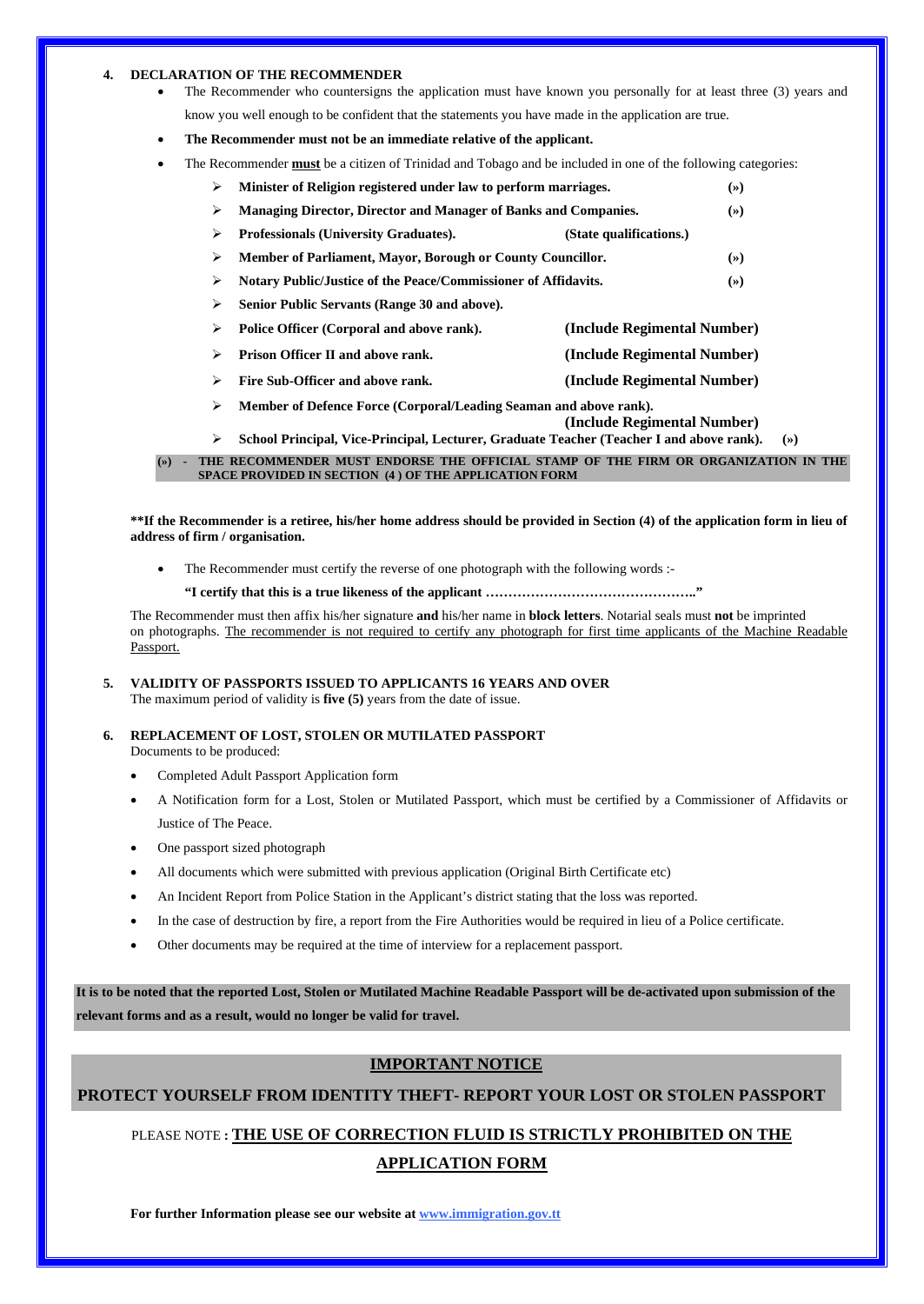## **NOTE TO ALL PHOTOGRAPHERS AND PHOTO STUDIOS**

### **ILLUSTRATIVE GUIDELINES FOR PORTRAITS IN A MACHINE READABLE PASSPORT**

In keeping with the specifications of the International Civil Aviation Organization (ICAO) for photographs taken for use in an international travel document, the following guidelines are for your attention.

### **1. Pose**

- 1.1. The photograph should be less than six months old.
- 1.2. It should show a close up of the head and shoulders.
- 1.3. The photograph should be taken so that an imaginary horizontal line between the centres of the eyes is parallel to the top edge of the picture.
- 1.4. The face should be in sharp focus and clear with no blemishes such as ink marks, pen, pin, paper clip, staples, folds, dents, or creases.
- 1.5. The photograph should show the subject facing square on and looking directly at the camera with a neutral expression and the mouth closed.
- 1.6. The chin to crown (crown is the position of the top of the head if there were no hair) shall be 70 -80% of the vertical height of the picture.
- 1.7. The eyes must be open and there must be no hair obscuring them.
- 1.8. If the subject wears glasses, the photograph must show the eyes clearly with no lights reflected in the glasses. The glasses shall not have tinted lenses. Avoid heavy frames if possible and ensure that the frames do not cover any part of the eyes. Sunglasses cannot be worn or appear on the person's head.
- 1.9. Coverings, hair, headdress, hats, scarfs, head bands, bandanas or facial ornamentation which obscure the face, are not permitted (except for religious or medical reasons. In all cases, the person's full facial features from bottom of chin to top of forehead and both edges of the face must be clearly visible).
- 1.10. The photograph must have a plain light coloured background.
- 1.11. There must be no other people, chair back, or objects in the photograph.

## **2. Lighting, Exposure, and Colour Balance**

- 2.1 The lighting must be uniform with no shadows or reflections on the face, eye-glasses or in the background.
- 2.2 The subject's eyes must not show red eye.
- 2.3 The photograph must have appropriate brightness and contrast.
- 2.4 Where the picture is in colour, the lighting, and photographic process must be colour balanced to render skin tones faithfully.

### **3. Submission of Portrait to the Issuing Authority**

Where the portrait is supplied to the Issuing Authority in the form of a print, the photograph, whether produced using conventional photographic or digital techniques, should be on good or photo-quality paper.

## **4. Compliance with International Standards**

4.1 The photograph shall comply with the appropriate definitions set out in ISO/IEC 1974 – 5.